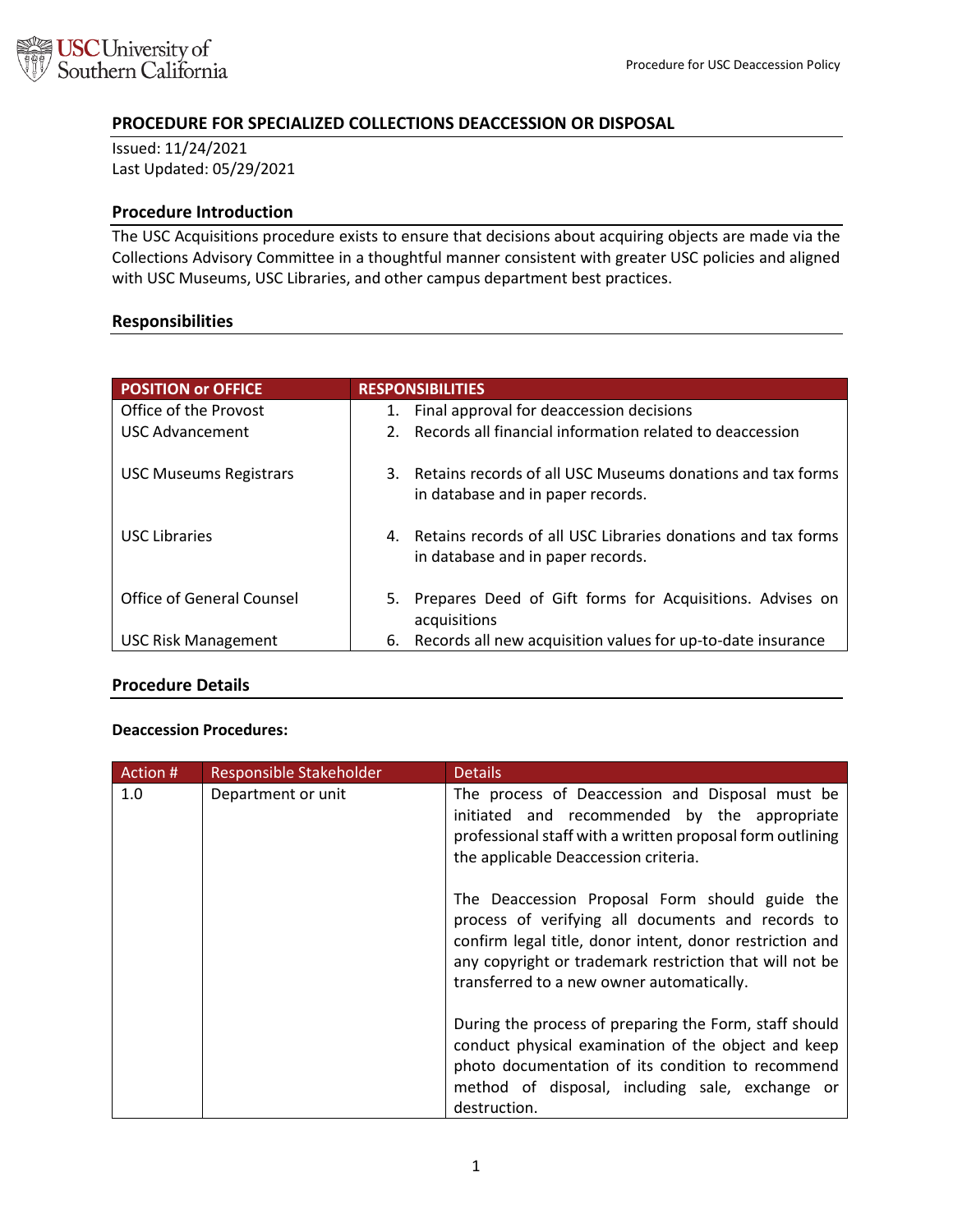

| 2.0 | <b>USC Museum or USC Libraries</b>         | Outside opinions and appraisals must be obtained for<br>objects of substantial value, unauthenticated objects,<br>objects with uncertain provenance, objects required<br>repatriation or sensitive cultural and religious objects<br>such as human remains.<br>The Deaccession Proposal Form will then be forwarded<br>to the director of USC Museum or Dean of USC Libraries<br>for review and approval. Deaccession proposal form,<br>along with records related to ownership<br>and<br>provenance, will be submitted to the USC Museum or<br>USC Libraries to ensure clear title and deaccession is<br>appropriate and consistent with this Policy.                                                                                                                                                                                                                                                                                                                                                                                                                                                                                                                                                                                                                                                                                          |
|-----|--------------------------------------------|-------------------------------------------------------------------------------------------------------------------------------------------------------------------------------------------------------------------------------------------------------------------------------------------------------------------------------------------------------------------------------------------------------------------------------------------------------------------------------------------------------------------------------------------------------------------------------------------------------------------------------------------------------------------------------------------------------------------------------------------------------------------------------------------------------------------------------------------------------------------------------------------------------------------------------------------------------------------------------------------------------------------------------------------------------------------------------------------------------------------------------------------------------------------------------------------------------------------------------------------------------------------------------------------------------------------------------------------------|
| 3.0 | <b>Collections Advisory Committee</b>      | The Deaccession Proposal Form will be presented to the<br>Collections Advisory Committee for final approval which<br>will present their recommendation to the provost for a<br>decision.                                                                                                                                                                                                                                                                                                                                                                                                                                                                                                                                                                                                                                                                                                                                                                                                                                                                                                                                                                                                                                                                                                                                                        |
| 4.0 | USC Advancement, the<br>department or unit | Upon final approval received to proceed with<br>Deaccession, staff will proceed with sending courtesy<br>notification to the donors or heirs of the donors when<br>possible. Reasonable effort should be made to<br>acknowledge donor credit of the deaccessioned objects<br>on any materials disclosed to the public.                                                                                                                                                                                                                                                                                                                                                                                                                                                                                                                                                                                                                                                                                                                                                                                                                                                                                                                                                                                                                          |
| 5.0 | Department or unit                         | Staff will follow the recommended method of<br>disposition to process deaccessioned objects.<br>If method of disposition is through public auction,<br>competitive quotes from multiple auction houses must<br>be obtained to ensure best possible firm is selected for<br>the materials deaccessioned. Staff should also consider<br>the auction house reputation and check client<br>references from other museums, libraries, and<br>universities. Designate staff such as the curator or<br>librarian to be responsible in negotiating consignment<br>contract with the auction house with terms on<br>commission and fees, reserve price, unsold materials,<br>insurance, date of sale, photography, marketing and<br>publicity. Registrar should coordinate with the auction<br>houses on packing, shipping, insurance, interim storage<br>and courier logistics. Contract must be submitted to the<br>Office of General Counsel for review and signature by<br>the Office of Provost. In addition, if the deaccessioned<br>object is a gift of substantial value with an estimated<br>sale price of \$5,000 or more, the office of Financial and<br>Business Services should be contacted to verify that the<br>deaccessioned object was not capitalized when<br>accepted, since that would impact how the sale<br>proceeds may be used. |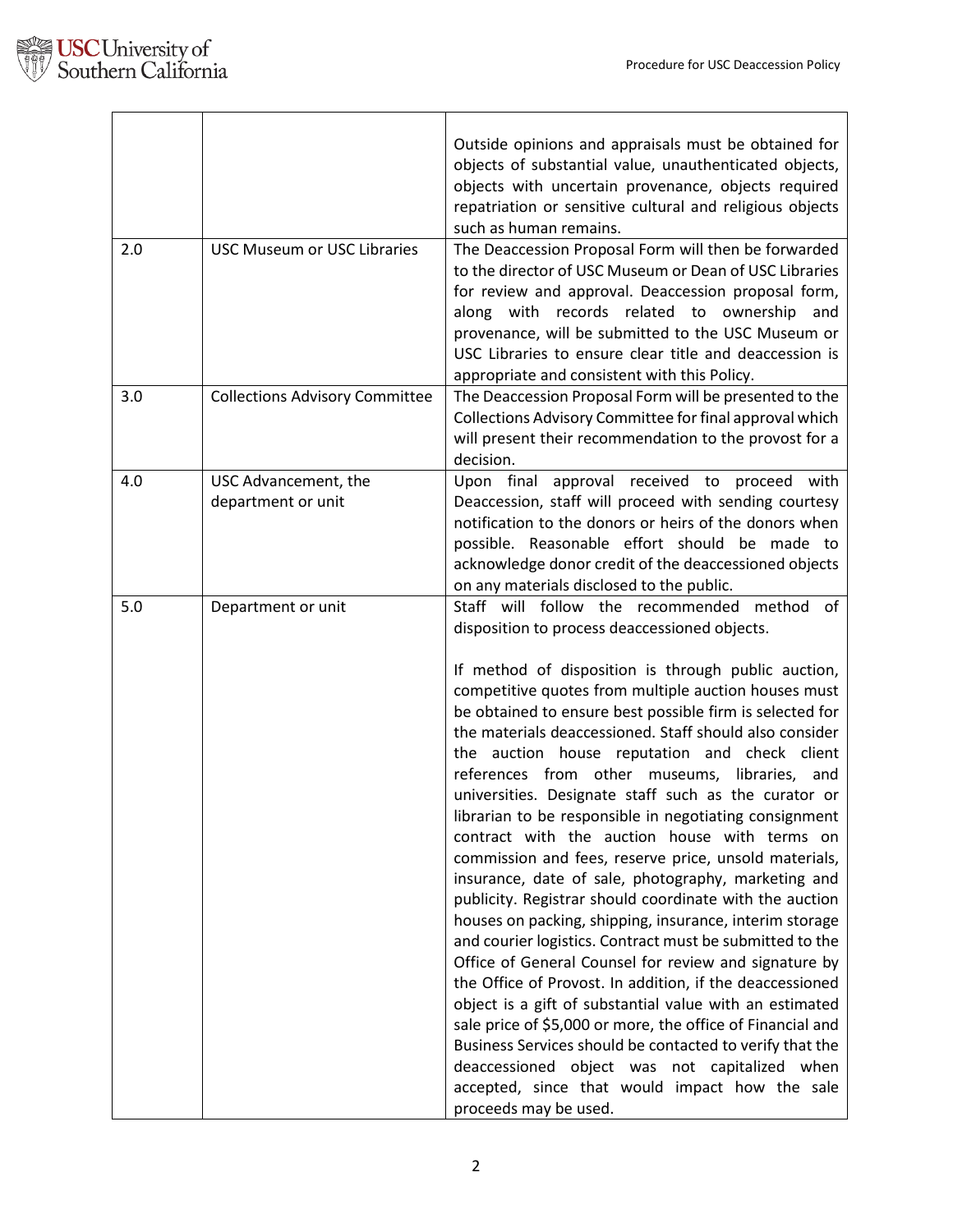|     |                           | If the method of disposition is through gift, trade or<br>exchange with other public institutions or with the living<br>artist, a detailed contract or agreement should be<br>drafted and submitted to the Office of General Counsel<br>for review and signature by the Office of Provost if<br>needed.                                                                                                                                                                                                                                                                                                                                                                                          |
|-----|---------------------------|--------------------------------------------------------------------------------------------------------------------------------------------------------------------------------------------------------------------------------------------------------------------------------------------------------------------------------------------------------------------------------------------------------------------------------------------------------------------------------------------------------------------------------------------------------------------------------------------------------------------------------------------------------------------------------------------------|
|     |                           | If the method of disposition is through transfer to an<br>educational study collection for unrestricted use<br>including study, research of use of campus loan<br>program, consideration should be given to ensure the<br>allocation of adequate resources to store and monitor<br>the educational study collection, separate from the care<br>and management of The Collection. Any proceeds<br>raised from the loan of the educational study collection<br>shall be restricted to use toward the direct care of The<br>Collections.                                                                                                                                                            |
|     |                           | If the method of disposition is through physical<br>destruction, special consideration needs to be given to<br>with<br>hazardous<br>materials.<br>objects<br>Contact<br>Environmental Health & Safety (EH&S) for information<br>on safe and appropriate method to dispose hazardous<br>materials. Physical destruction should be irreversible,<br>and the process needs to be fully documented by the<br>registrar, collection manager, librarian or archivist.                                                                                                                                                                                                                                  |
|     |                           | If the method of disposition is through repatriation,<br>staff will work closely with the Office of General Counsel<br>to ensure applicable laws are followed and related legal<br>agencies are consulted and notified. Seek help as<br>necessary from experts of the field or related cultural<br>groups to assist with repatriation of culturally sensitive<br>materials including religious materials and human<br>remains.                                                                                                                                                                                                                                                                   |
| 6.0 | <b>USC Communications</b> | The process of Deaccession should be fair, thorough,<br>and well-documented. The decision of Deaccessions<br>should be transparent to the staff, USC communities,<br>any members of stakeholders and the public. Inform the<br>related staff at the earliest possible time, and inform the<br>public through press release targeted to members,<br>donors, funders and the general public. Full disclosure<br>of information including object description and<br>photographs of the deaccessioned objects should be<br>made available online. An official statement from the<br>director or collection holder should accompanied the<br>online materials and/or the sales catalog disclosing the |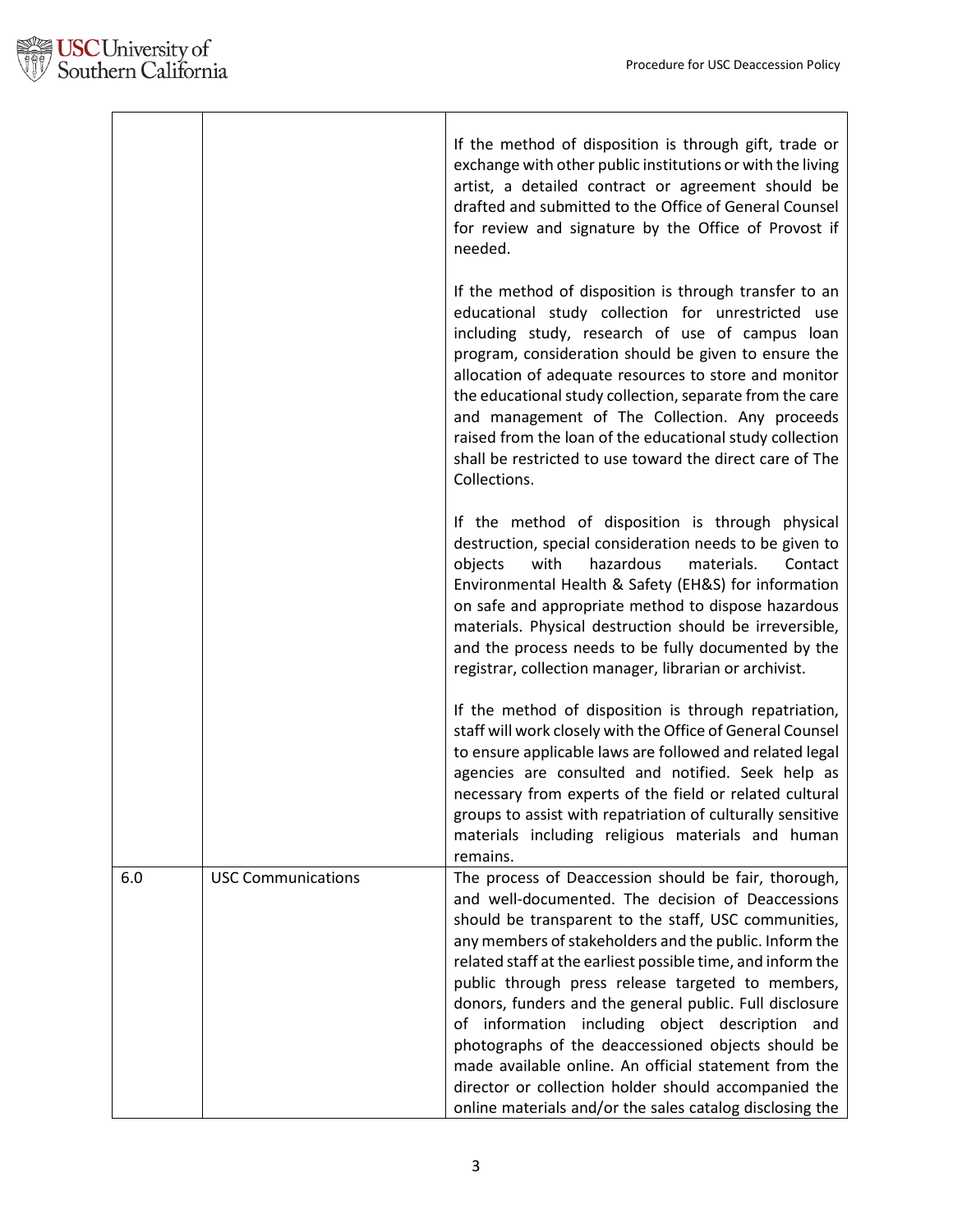

|     |                                                   | rationale for Deaccession, the decision making an                                                    |
|-----|---------------------------------------------------|------------------------------------------------------------------------------------------------------|
|     |                                                   | approval process, and the proposed use of proceeds.                                                  |
| 7.0 | The Registrar, the collection                     | following<br>records should<br>The<br>be<br>maintained                                               |
|     | manager or the collection                         | permanently:                                                                                         |
|     | management staff are                              |                                                                                                      |
|     | responsible for keeping records                   | provenance<br>materials<br>regarding<br>the<br>Any<br>$\bullet$                                      |
|     | of the deaccessioned objects                      | deaccessioned object - purchase receipt, import and                                                  |
|     | and the deaccession process.                      | export documents, shipping receipts, photographs and                                                 |
|     |                                                   | previous publications, etc.                                                                          |
|     |                                                   | Any legal documents $-$ gift agreement, deed of                                                      |
|     |                                                   | gift, gift receipt, letter of intent from donor,                                                     |
|     |                                                   | correspondences outlining any restriction on gift, trust                                             |
|     |                                                   | bequest<br>instruments,<br>agreement,<br>copyright                                                   |
|     |                                                   | agreement, etc.                                                                                      |
|     |                                                   | Appraisals, treatment reports, examination and                                                       |
|     |                                                   | authentication reports, forms submitted to the                                                       |
|     |                                                   | Internal Revenue Service, etc.                                                                       |
|     |                                                   | Deaccession proposals, meeting minutes from the                                                      |
|     |                                                   | Collections Advisory Committee meetings, voting and<br>final recommendations made by the Collections |
|     |                                                   | Advisory Committee including recommended method                                                      |
|     |                                                   | of disposition.                                                                                      |
|     |                                                   | Documents, agreements, receipts and contracts                                                        |
|     |                                                   | reflecting the change of ownership/titles according to                                               |
|     |                                                   | the method of disposition, whether through trade,                                                    |
|     |                                                   | exchange, sale or destruction.                                                                       |
|     | Checks, transaction records documenting the       |                                                                                                      |
|     | proceeds of sales from the deaccessioned objects. |                                                                                                      |
|     | Information of restricted account set up from the |                                                                                                      |
|     |                                                   | proceeds of sales, with attribution from the original                                                |
|     |                                                   | donor.                                                                                               |
|     |                                                   | Any future purchase or acquisition of new work                                                       |
|     |                                                   | with proceeds of sales from deaccessioned objects                                                    |
|     |                                                   | shall be credited to the original donor. Transaction                                                 |
|     |                                                   | shall be documented and attached to both the new                                                     |
|     |                                                   | object record and the deaccessioned object record.                                                   |
|     |                                                   |                                                                                                      |

# **Definitions**

| Term                        | <b>Definition</b>                                                        |
|-----------------------------|--------------------------------------------------------------------------|
| <b>Collections Advisory</b> | Governance group of museum leadership, collections school deans, and     |
| Committee                   | support / advisory subject matter experts and / or regulatory department |
|                             | representatives (e.g., General Council, Risk Management, etc.)           |

# **Compliance**